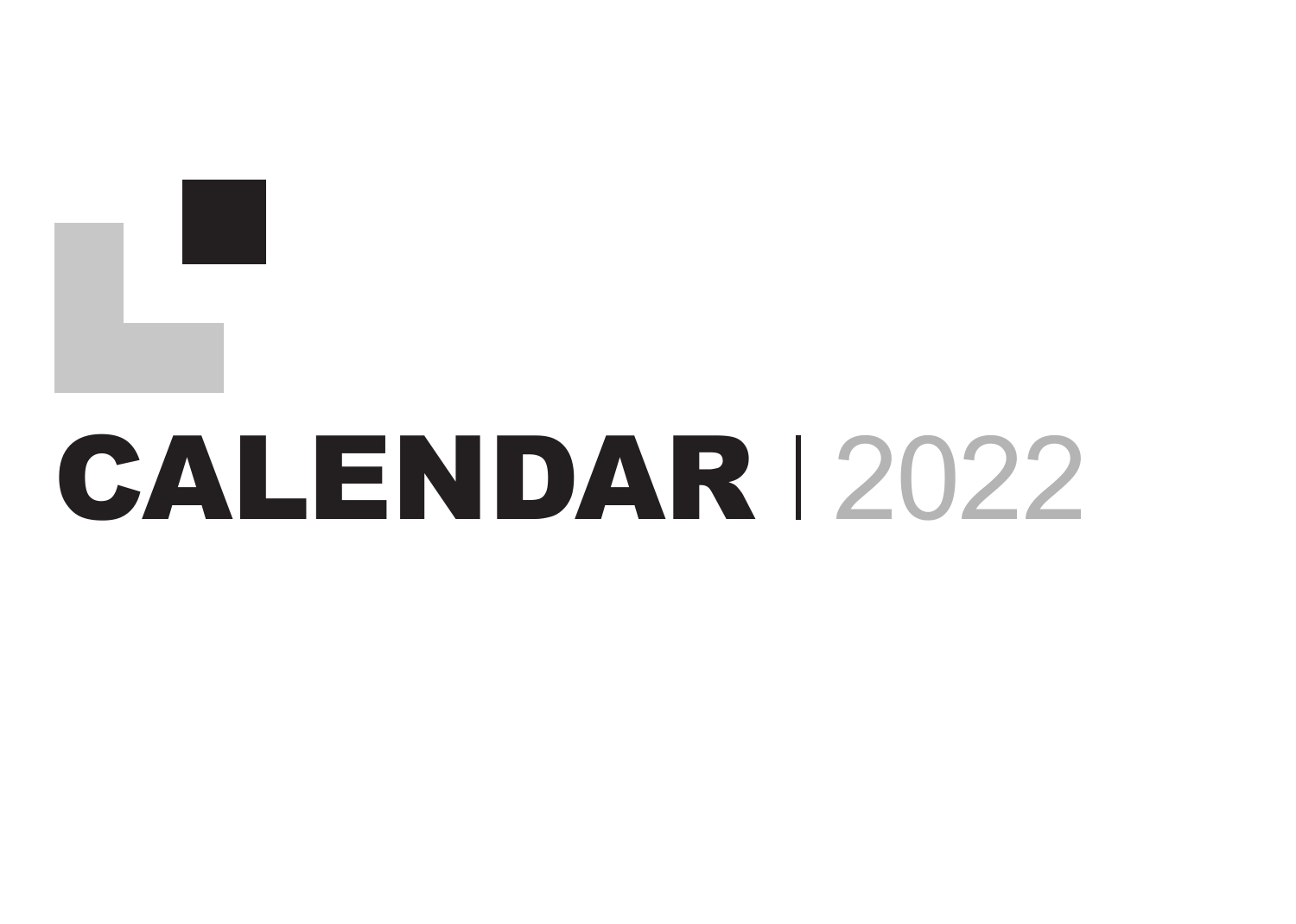JAN  $\bigcirc$  $\overline{\mathbf{C}}$  $\mathbb Z$  $\overline{\mathbf{A}}$  $\Box$ 

| <b>MONDAY</b>                  |    | TUESDAY WEDNESDAY THURSDAY |    | <b>FRIDAY</b> | <b>SATURDAY</b> | <b>SUNDAY</b> |
|--------------------------------|----|----------------------------|----|---------------|-----------------|---------------|
|                                |    |                            |    |               | 01              | 02            |
|                                |    |                            |    |               |                 |               |
|                                |    |                            |    |               |                 |               |
|                                |    |                            |    |               | New Year's Day  |               |
| 03                             | 04 | 05                         | 06 | 07            | 08              | 09            |
|                                |    |                            |    |               |                 |               |
|                                |    |                            |    |               |                 |               |
| New Year's Day<br>Bank Holiday |    |                            |    |               |                 |               |
| 10                             | 11 | 12                         | 13 | 14            | 15              | 16            |
|                                |    |                            |    |               |                 |               |
|                                |    |                            |    |               |                 |               |
|                                | 18 | 19                         | 20 | 21            | 22              | 23            |
| 17                             |    |                            |    |               |                 |               |
|                                |    |                            |    |               |                 |               |
|                                |    |                            |    |               |                 |               |
| 24                             | 25 | 26                         | 27 | 28            | 29              | 30            |
|                                |    |                            |    |               |                 |               |
|                                |    |                            |    |               |                 |               |
|                                |    |                            |    |               |                 |               |
| 31                             |    |                            |    |               |                 |               |
|                                |    |                            |    |               |                 |               |
|                                |    |                            |    |               |                 |               |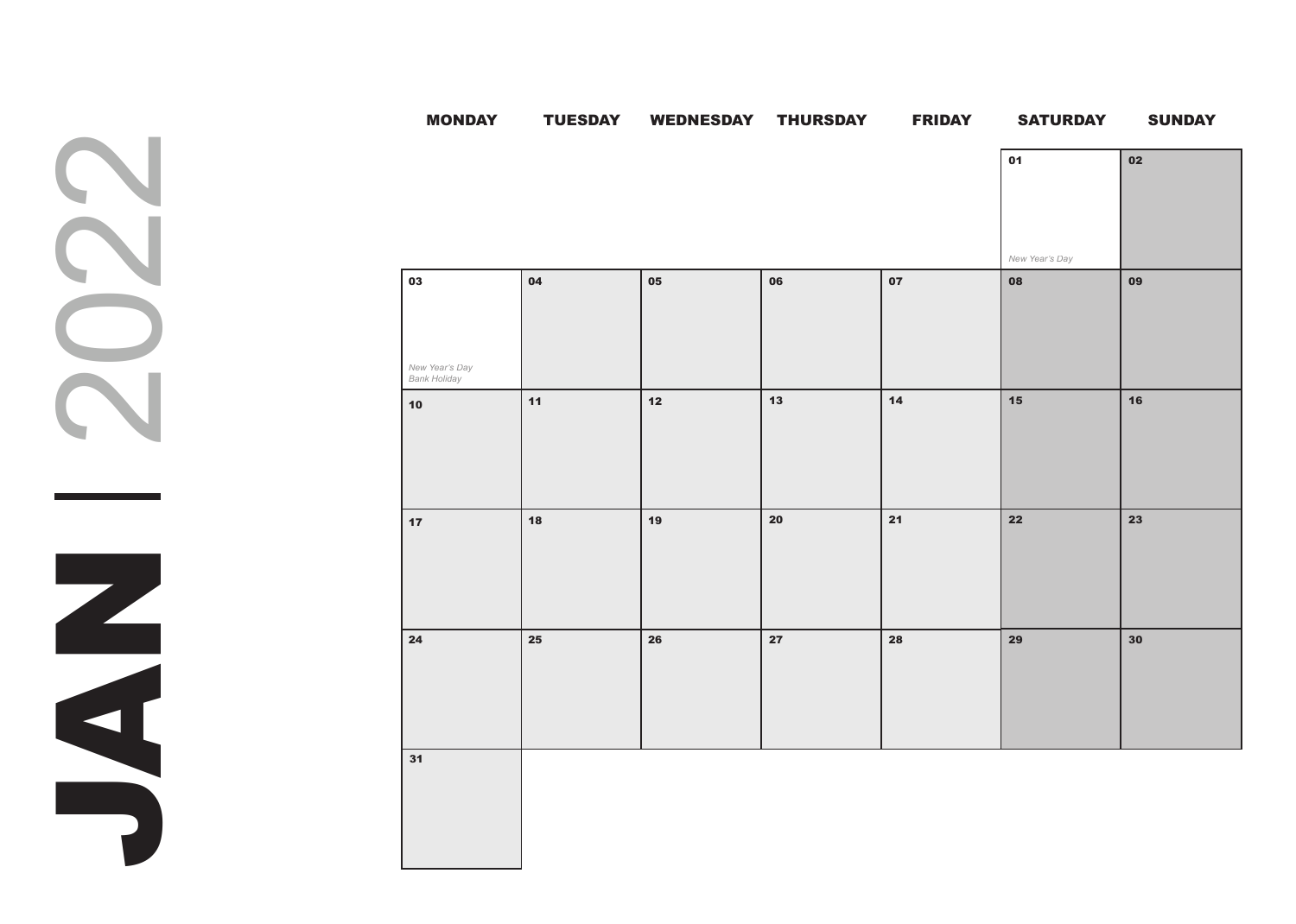$\overline{\mathbf{C}}$ FEB 2022  $\mathbf{\Omega}$  $\bigcirc$  $\mathbf{\Omega}$ m ш u.

|    |    | MONDAY TUESDAY WEDNESDAY THURSDAY |            | <b>FRIDAY</b> | SATURDAY | SUNDAY        |
|----|----|-----------------------------------|------------|---------------|----------|---------------|
|    | 01 | $02\,$                            | 03         | 04            | 05       | 06            |
| 07 | 08 | 09                                | 10         | 11            | 12       | 13            |
| 14 | 15 | ${\bf 16}$                        | $17$       | ${\bf 18}$    | 19       | 20            |
| 21 | 22 | 23                                | ${\bf 24}$ | 25            | 26       | $\mathbf{27}$ |
| 28 |    |                                   |            |               |          |               |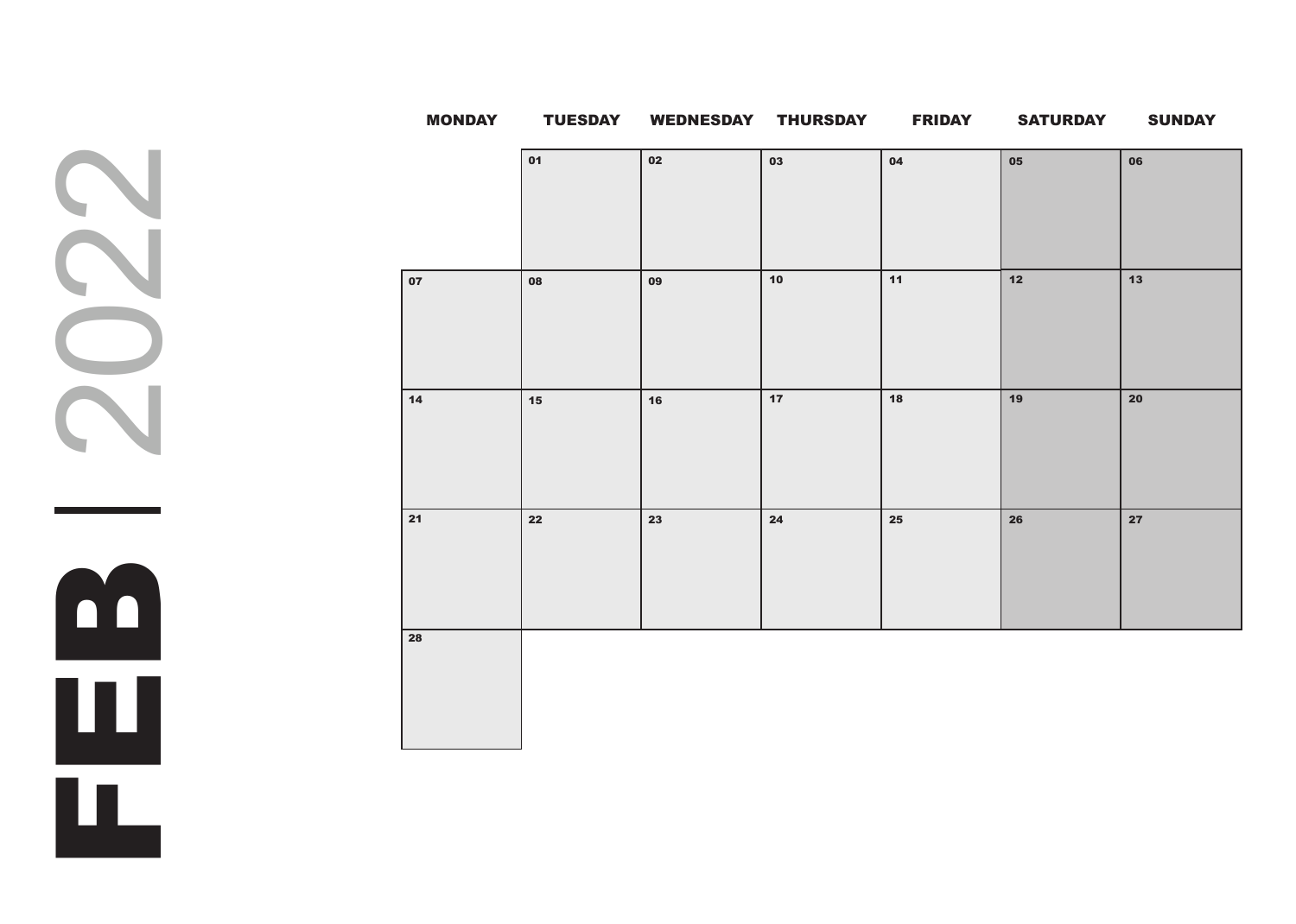MR 2022  $\boldsymbol{\sim}$  $\sum$  $\mathbf{\Omega}$ DZ,  $\blacktriangleleft$ E

|    | MONDAY TUESDAY |            | WEDNESDAY THURSDAY | <b>FRIDAY</b> | <b>SATURDAY</b> | <b>SUNDAY</b> |
|----|----------------|------------|--------------------|---------------|-----------------|---------------|
|    | 01             | 02         | 03                 | 04            | 05              | 06            |
| 07 | 08             | 09         | 10                 | 11            | 12              | 13            |
| 14 | 15             | ${\bf 16}$ | 17                 | 18            | 19              | 20            |
| 21 | 22             | 23         | 24                 | 25            | 26              | 27            |
| 28 | 29             | 30         | 31                 |               |                 |               |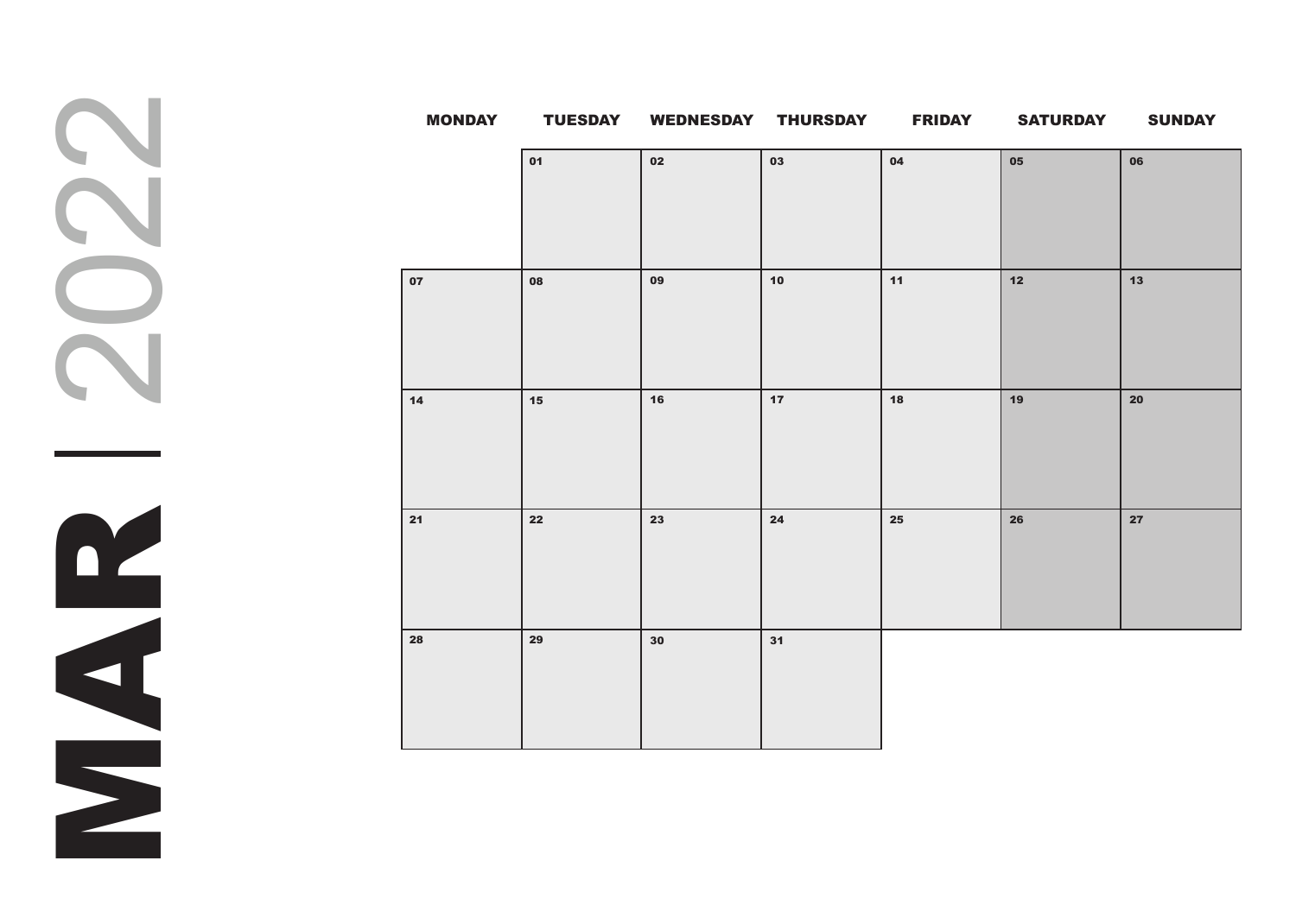|    |               |    | MONDAY TUESDAY WEDNESDAY THURSDAY |    |                   | FRIDAY SATURDAY | SUNDAY              |
|----|---------------|----|-----------------------------------|----|-------------------|-----------------|---------------------|
|    |               |    |                                   |    | 01                | 02              | 03                  |
| 04 |               | 05 | 06                                | 07 | 08                | 09              | 10                  |
| 11 |               | 12 | 13                                | 14 | 15<br>Good Friday | 16              | 17<br>Easter Sunday |
| 18 | Easter Monday | 19 | 20                                | 21 | 22                | 23              | 24                  |
| 25 |               | 26 | 27                                | 28 | 29                | 30              |                     |

**RONAL**  $\bigcirc$  $\overline{\mathbf{C}}$ R  $\mathbf{a}_\mathbf{r}$  $\overline{\textbf{d}}$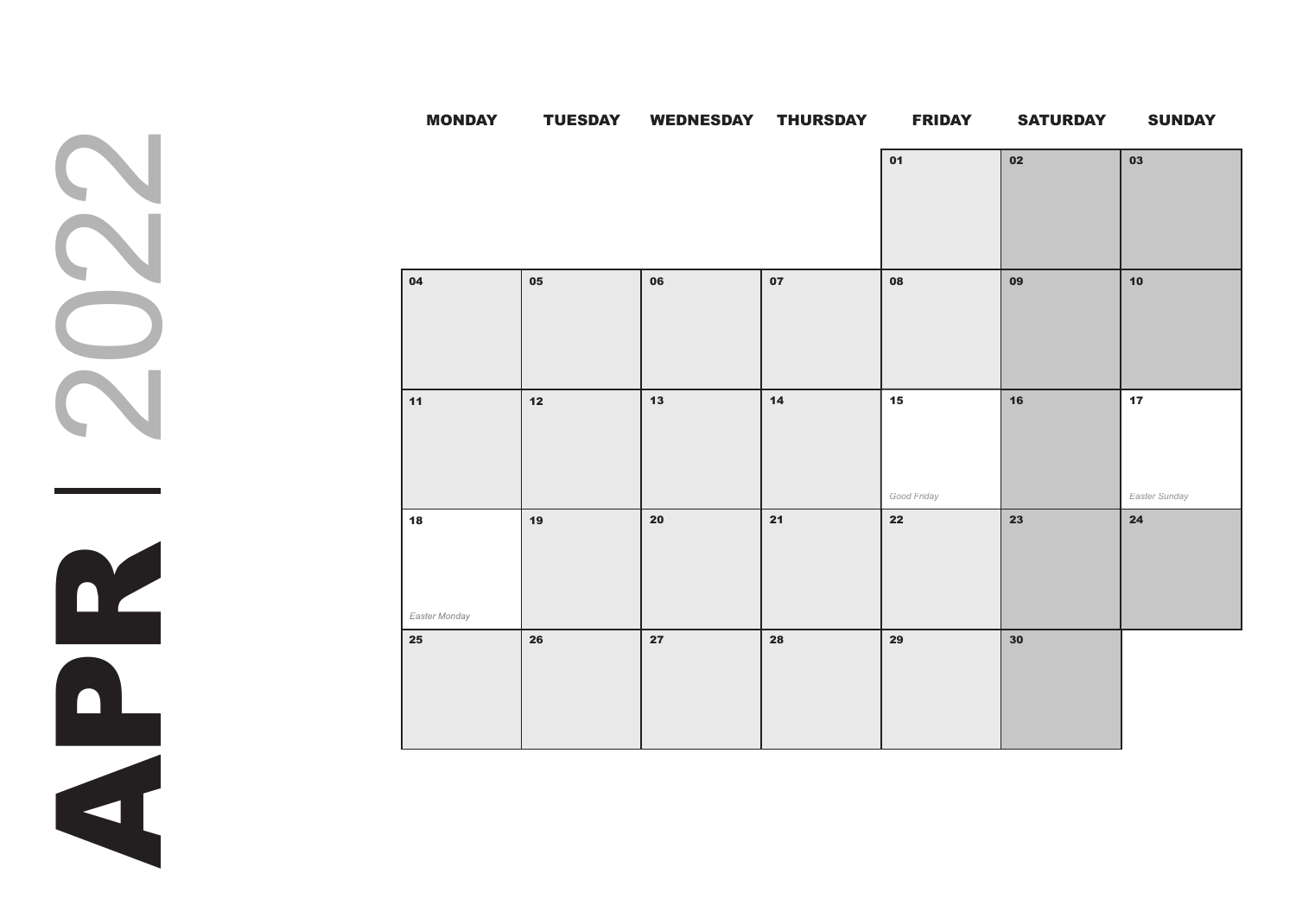MONDAY TUESDAY WEDNESDAY THURSDAY FRIDAY SATURDAY SUNDAY *Early May Bank Holiday*

MAY 2022 NAN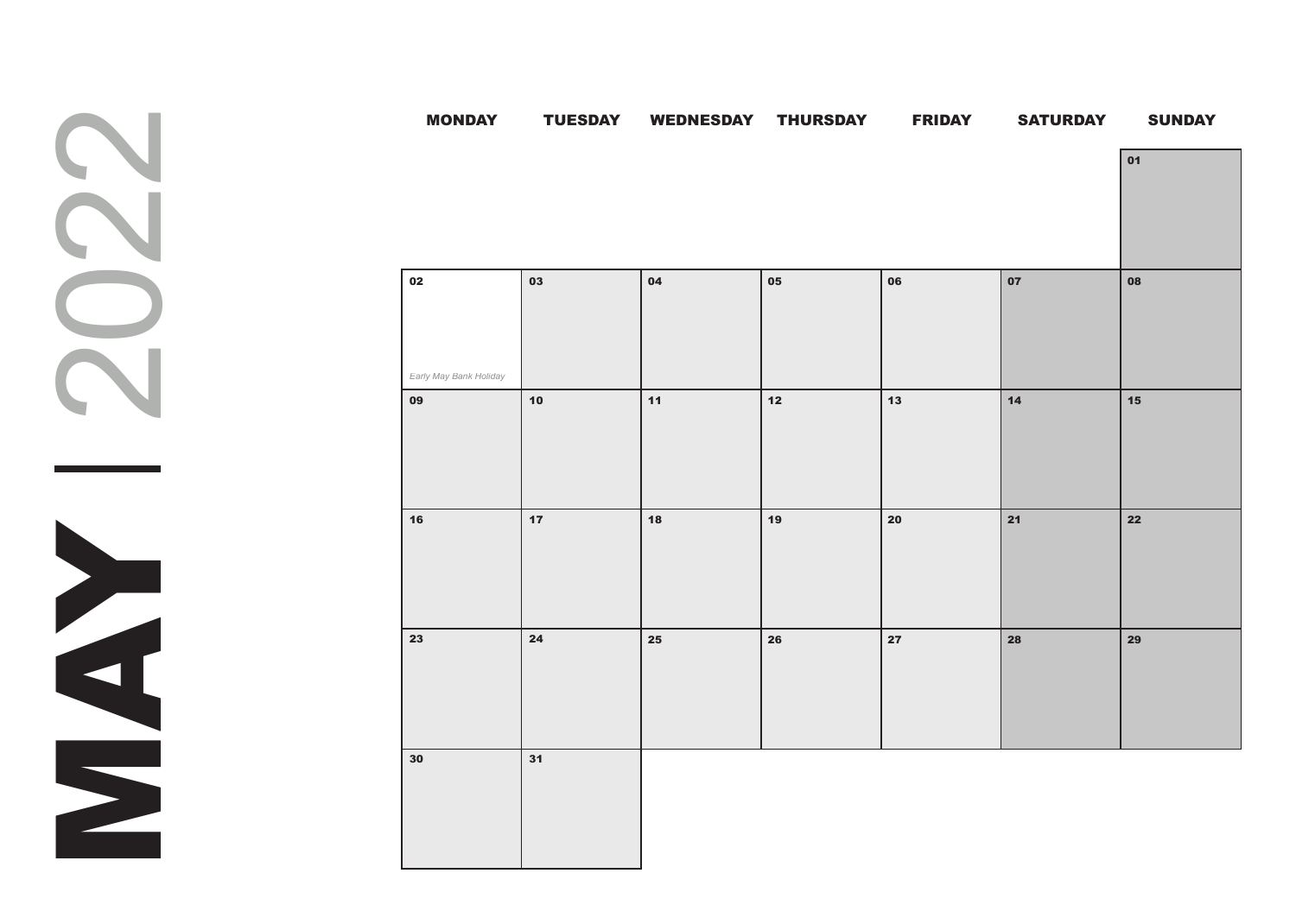$\mathbf{\Omega}$ JUN 2022 N  $\bigcirc$  $\overline{\mathbf{C}}$ Z  $\Box$ 

| <b>MONDAY</b> |    |    | TUESDAY WEDNESDAY THURSDAY | <b>FRIDAY</b>                          | <b>SATURDAY</b> | <b>SUNDAY</b> |
|---------------|----|----|----------------------------|----------------------------------------|-----------------|---------------|
|               |    | 01 | 02<br>Spring Bank Holiday  | 03<br>Platinum Jubilee<br>Bank Holiday | 04              | 05            |
| 06            | 07 | 08 | 09                         | 10                                     | 11              | 12            |
| 13            | 14 | 15 | 16                         | 17                                     | 18              | 19            |
| 20            | 21 | 22 | 23                         | 24                                     | 25              | 26            |
| 27            | 28 | 29 | 30                         |                                        |                 |               |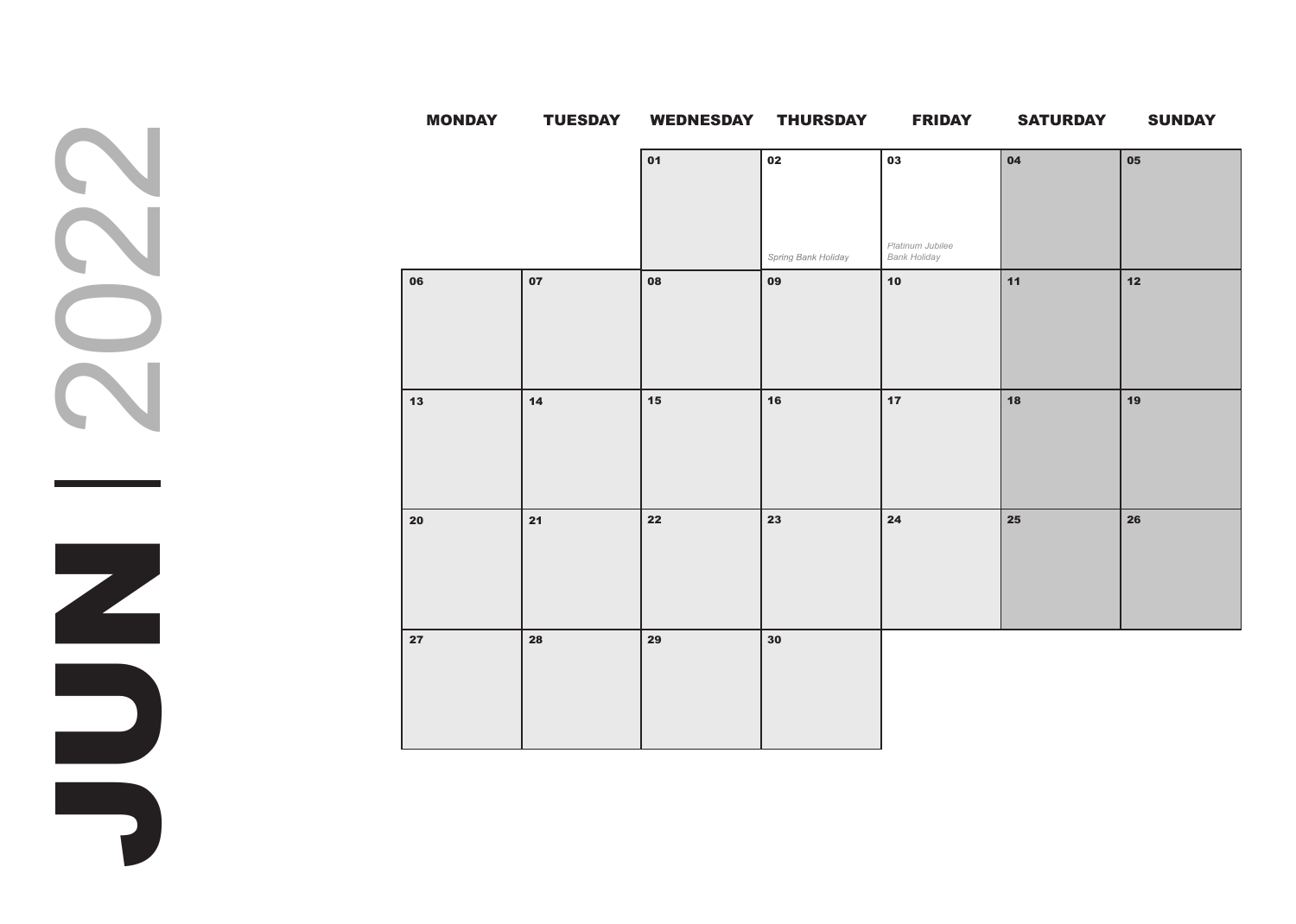|            | MONDAY TUESDAY WEDNESDAY THURSDAY |               |               | <b>FRIDAY</b> | SATURDAY         | <b>SUNDAY</b> |
|------------|-----------------------------------|---------------|---------------|---------------|------------------|---------------|
|            |                                   |               |               | 01            | $02\phantom{.0}$ | 03            |
| 04         | 05                                | 06            | 07            | 08            | 09               | $10$          |
| 11         | $12$                              | 13            | 14            | 15            | 16               | $17$          |
| ${\bf 18}$ | 19                                | 20            | $\mathbf{21}$ | 22            | 23               | 24            |
| 25         | 26                                | $\mathbf{27}$ | 28            | 29            | 30               | 31            |

JUL an di Kabupatén Ing  $\Box$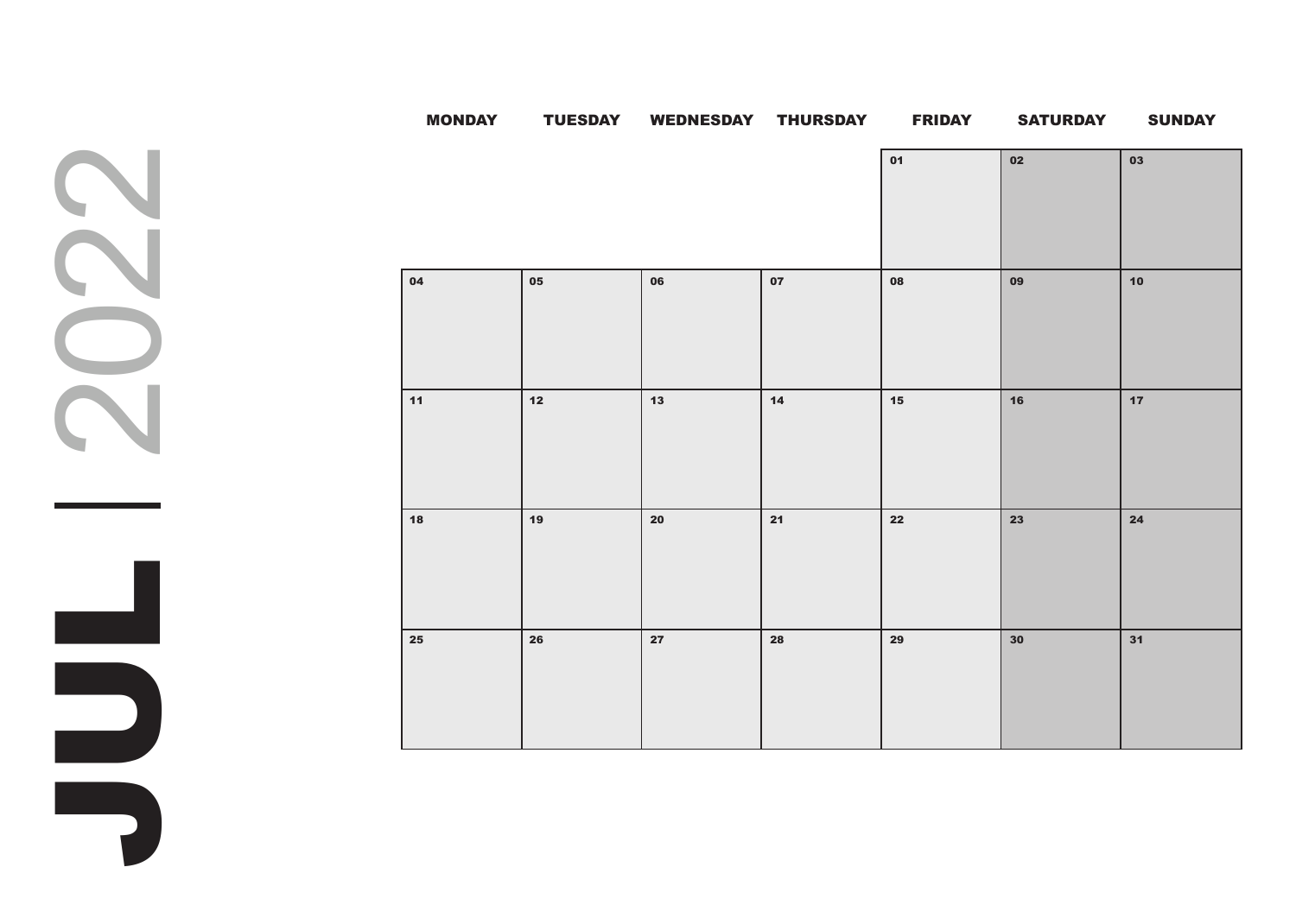AUG 12022  $\bigcirc$  $\overline{\mathbf{C}}$  $\mathbf{C}$ R

| <b>MONDAY</b>             |            | TUESDAY WEDNESDAY THURSDAY |    | <b>FRIDAY</b> | <b>SATURDAY</b> | <b>SUNDAY</b> |
|---------------------------|------------|----------------------------|----|---------------|-----------------|---------------|
| 01                        | 02         | 03                         | 04 | 05            | 06              | 07            |
| 08                        | 09         | $10$                       | 11 | $12$          | $13$            | 14            |
| ${\bf 15}$                | ${\bf 16}$ | $17$                       | 18 | 19            | 20              | ${\bf 21}$    |
| ${\bf 22}$                | 23         | 24                         | 25 | 26            | ${\bf 27}$      | 28            |
| 29<br>Summer Bank Holiday | 30         | 31                         |    |               |                 |               |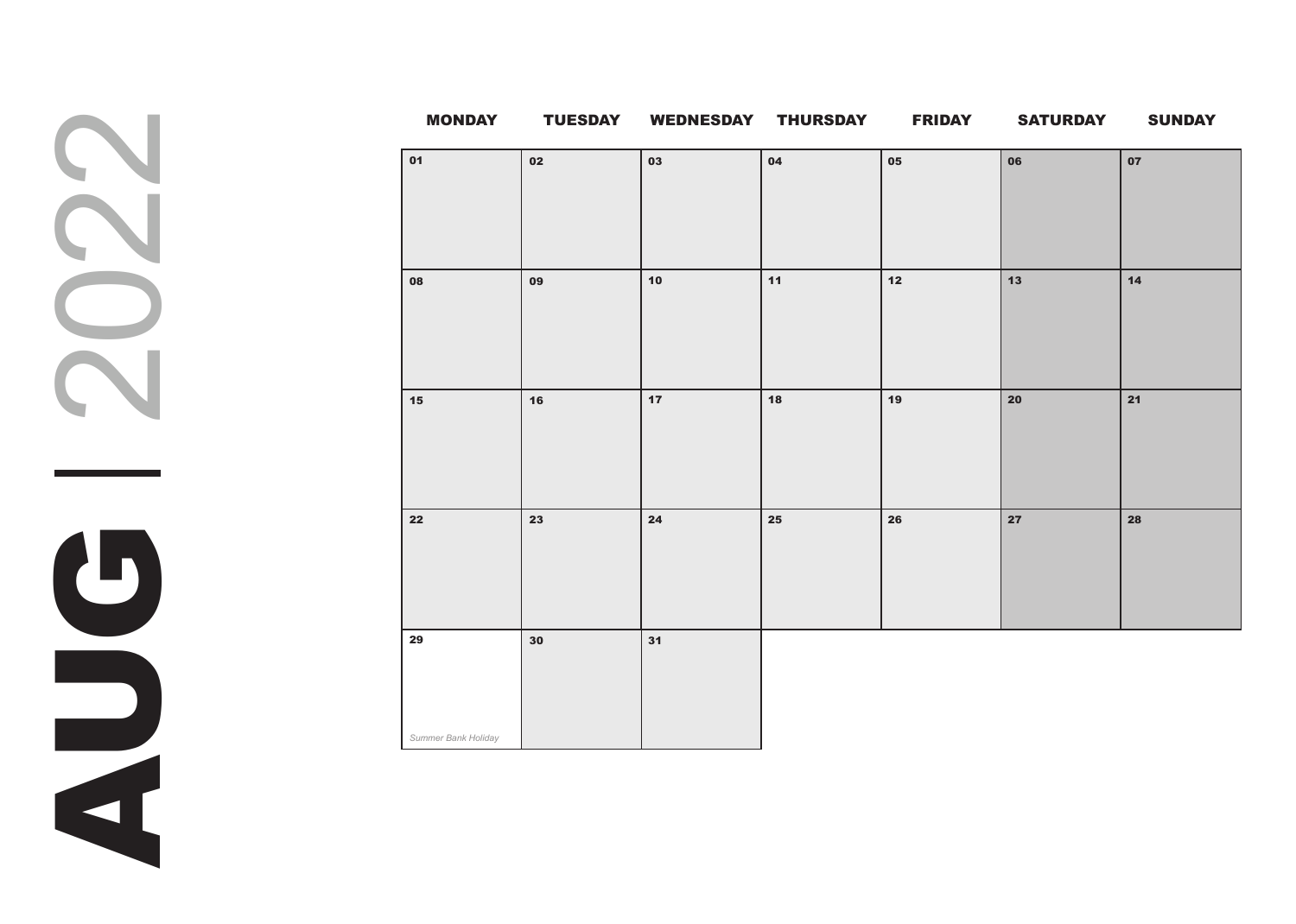|    |            |    | MONDAY TUESDAY WEDNESDAY THURSDAY | <b>FRIDAY</b> | <b>SATURDAY</b> | <b>SUNDAY</b> |
|----|------------|----|-----------------------------------|---------------|-----------------|---------------|
|    |            |    | 01                                | $\bf 02$      | 03              | 04            |
| 05 | 06         | 07 | 08                                | 09            | $10$            | 11            |
| 12 | 13         | 14 | ${\bf 15}$                        | $16$          | $17$            | ${\bf 18}$    |
| 19 | 20         | 21 | $\bf 22$                          | 23            | 24              | 25            |
| 26 | ${\bf 27}$ | 28 | 29                                | $\bf{30}$     |                 |               |

SEP 2022  $\sim$  $\overline{\mathbf{C}}$  $\overline{\bigcirc}$  $\mathbf{\Omega}$ ш  $\boldsymbol{\omega}$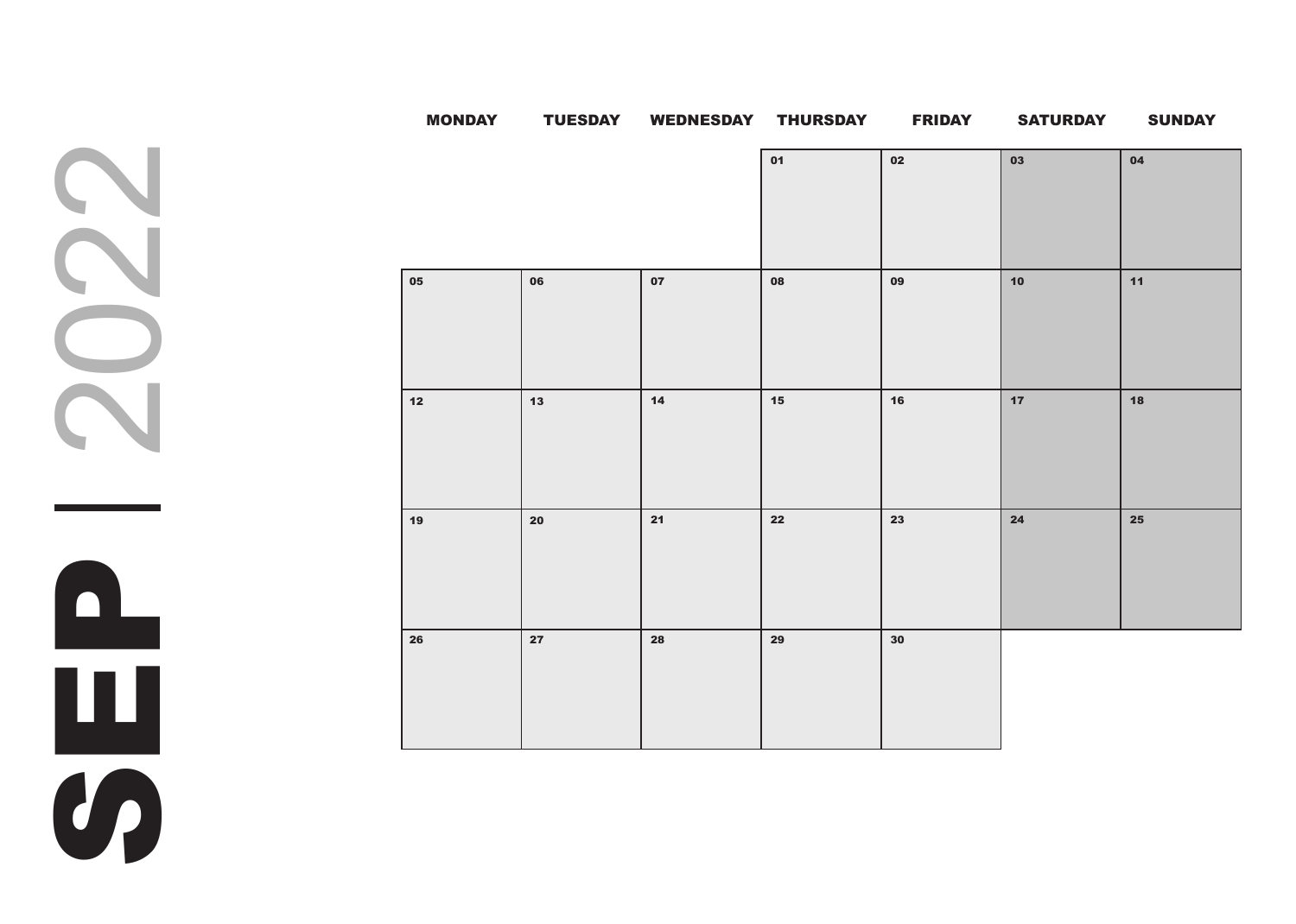| <b>MONDAY</b> |    | TUESDAY WEDNESDAY THURSDAY |    | <b>FRIDAY</b> | SATURDAY SUNDAY |    |
|---------------|----|----------------------------|----|---------------|-----------------|----|
|               |    |                            |    |               | 01              | 02 |
|               |    |                            |    |               |                 |    |
| 03            | 04 | 05                         | 06 | 07            | 08              | 09 |
|               |    |                            |    |               |                 |    |
|               |    |                            |    |               |                 |    |
| $10$          | 11 | $12$                       | 13 | 14            | 15              | 16 |
|               |    |                            |    |               |                 |    |
|               |    |                            |    |               |                 |    |
| $17\,$        | 18 | 19                         | 20 | $\mathbf{21}$ | 22              | 23 |
|               |    |                            |    |               |                 |    |
|               |    |                            |    |               |                 |    |
| 24            | 25 | 26                         | 27 | 28            | 29              | 30 |
|               |    |                            |    |               |                 |    |
|               |    |                            |    |               |                 |    |
| 31            |    |                            |    |               |                 |    |
|               |    |                            |    |               |                 |    |

 $\mathbf{\Omega}$ OCT 2022 S  $\overline{\mathbf{C}}$ ┣  $\mathbf{\bar{C}}$  $\bigcirc$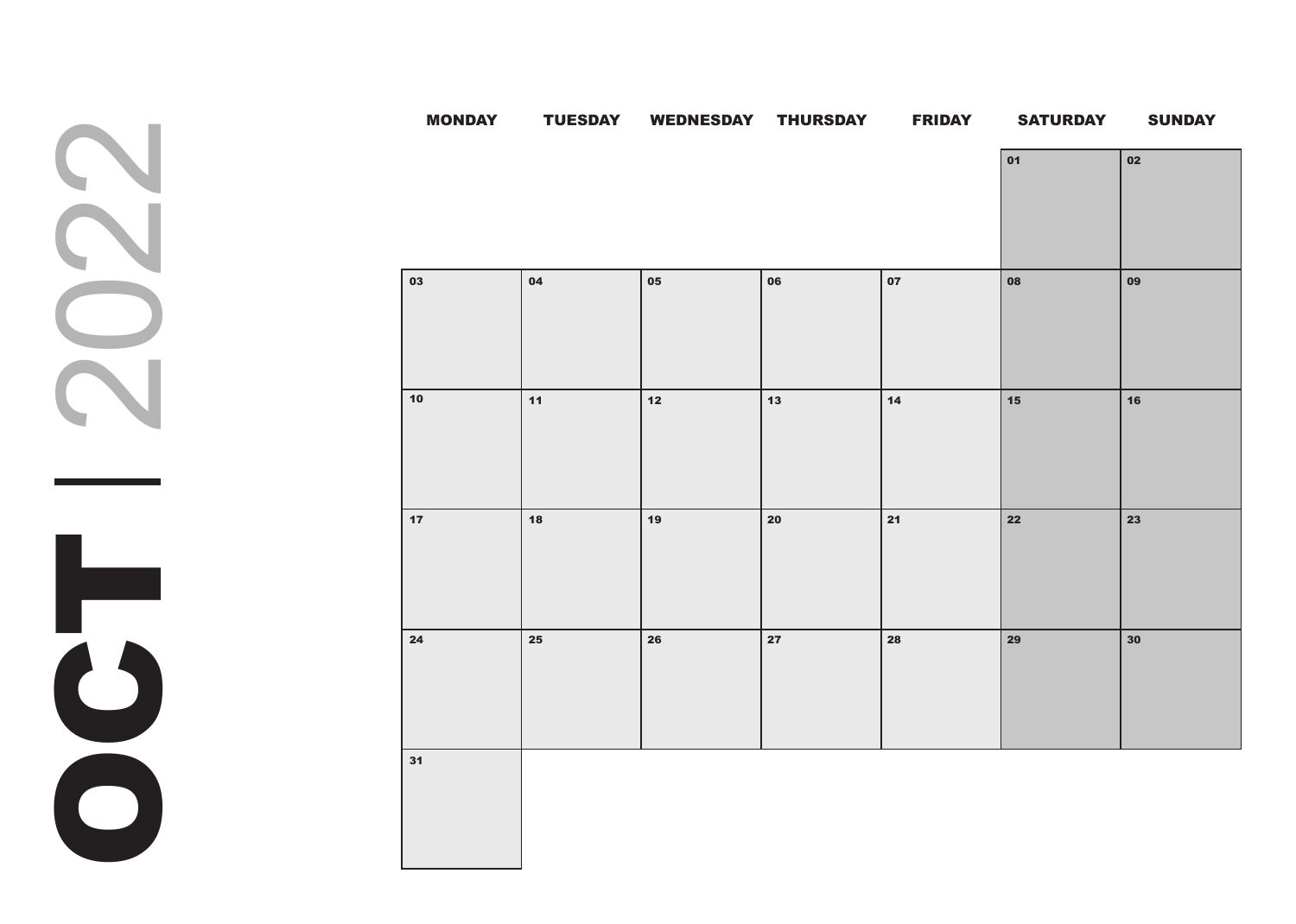$\mathbf{\Omega}$ NOV 2022  $\overline{\mathbf{C}}$  $\bigcirc$  $\overline{\mathbf{C}}$ TO Z

|    |            | MONDAY TUESDAY WEDNESDAY THURSDAY FRIDAY |      |            | SATURDAY | SUNDAY        |
|----|------------|------------------------------------------|------|------------|----------|---------------|
|    | 01         | 02                                       | 03   | 04         | 05       | 06            |
| 07 | 08         | 09                                       | 10   | 11         | 12       | 13            |
| 14 | 15         | 16                                       | $17$ | ${\bf 18}$ | 19       | 20            |
| 21 | ${\bf 22}$ | 23                                       | 24   | 25         | 26       | $\mathbf{27}$ |
| 28 | 29         | 30                                       |      |            |          |               |